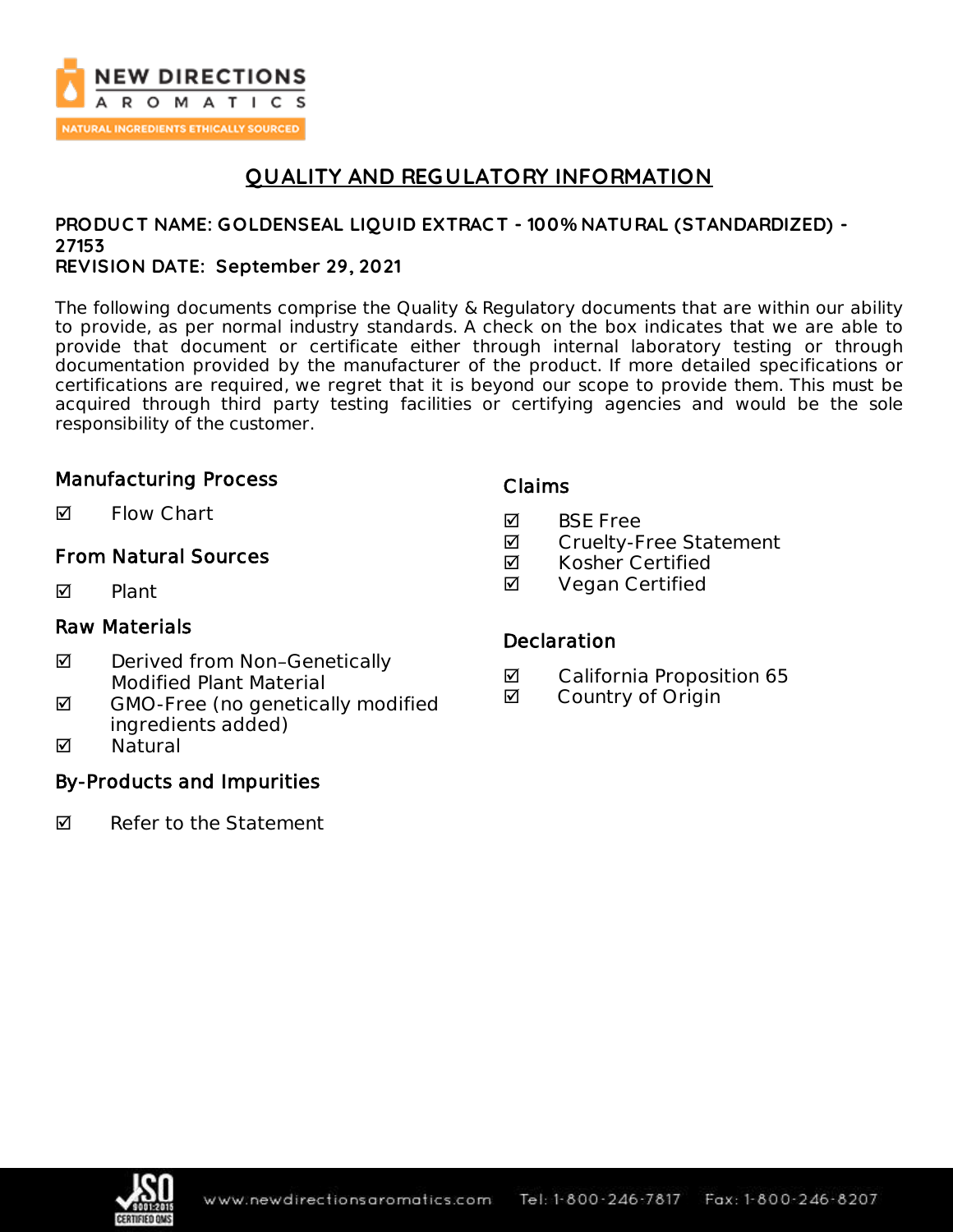

# **FLOW C HART**

**PRODUC T NAME: GOLDENSEAL LIQUID EXTRAC T - 100% NATURAL (STANDARDIZED) - 27153**



#### Disclaimer & Caution

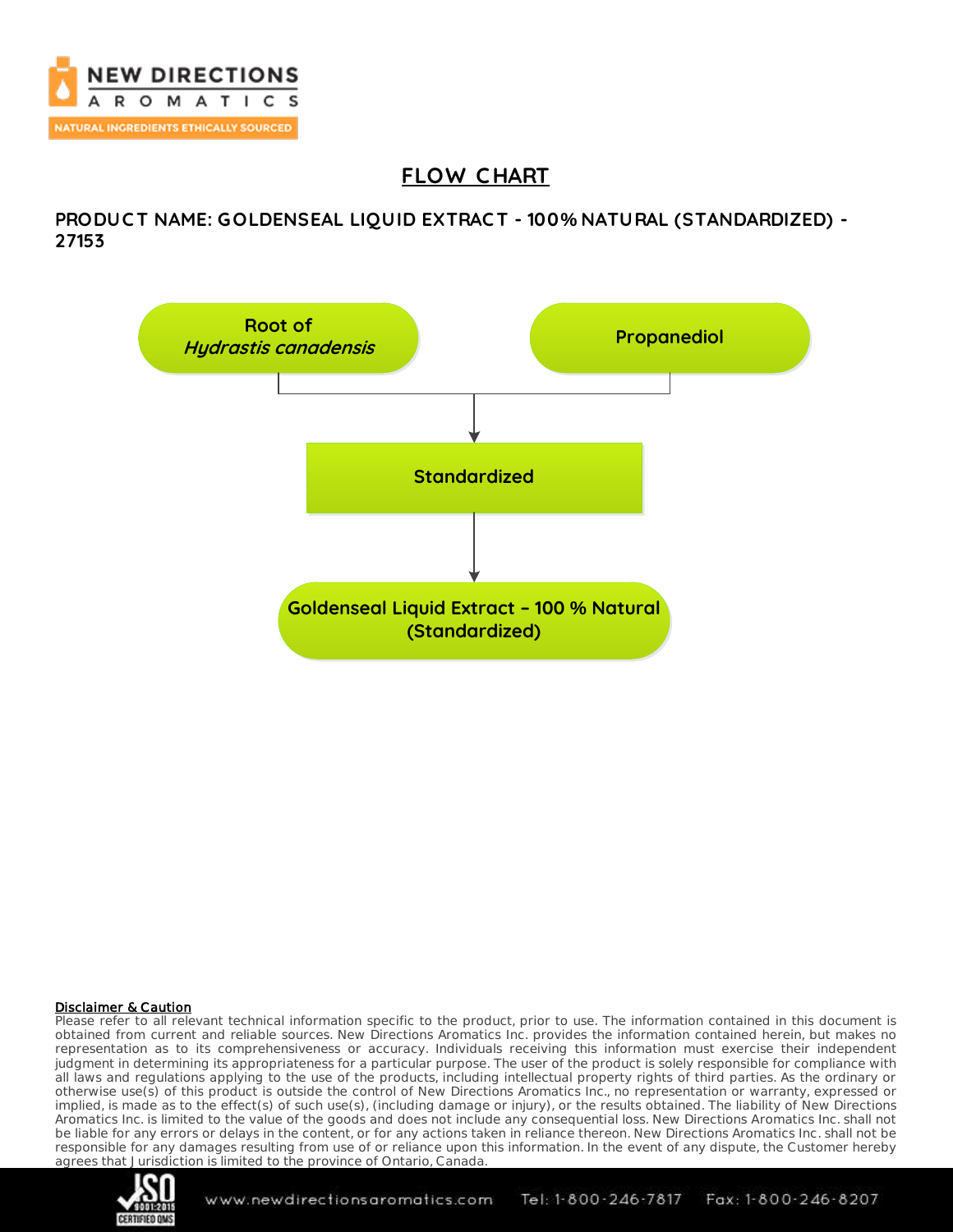

## **GMO STATEMENT**

### **PRODUC T NAME: GOLDENSEAL LIQUID EXTRAC T - 100% NATURAL (STANDARDIZED) - 27153**

We hereby declare that, to the best of our knowledge, this product was not produced from or with GMO plant material.

#### Disclaimer & Caution

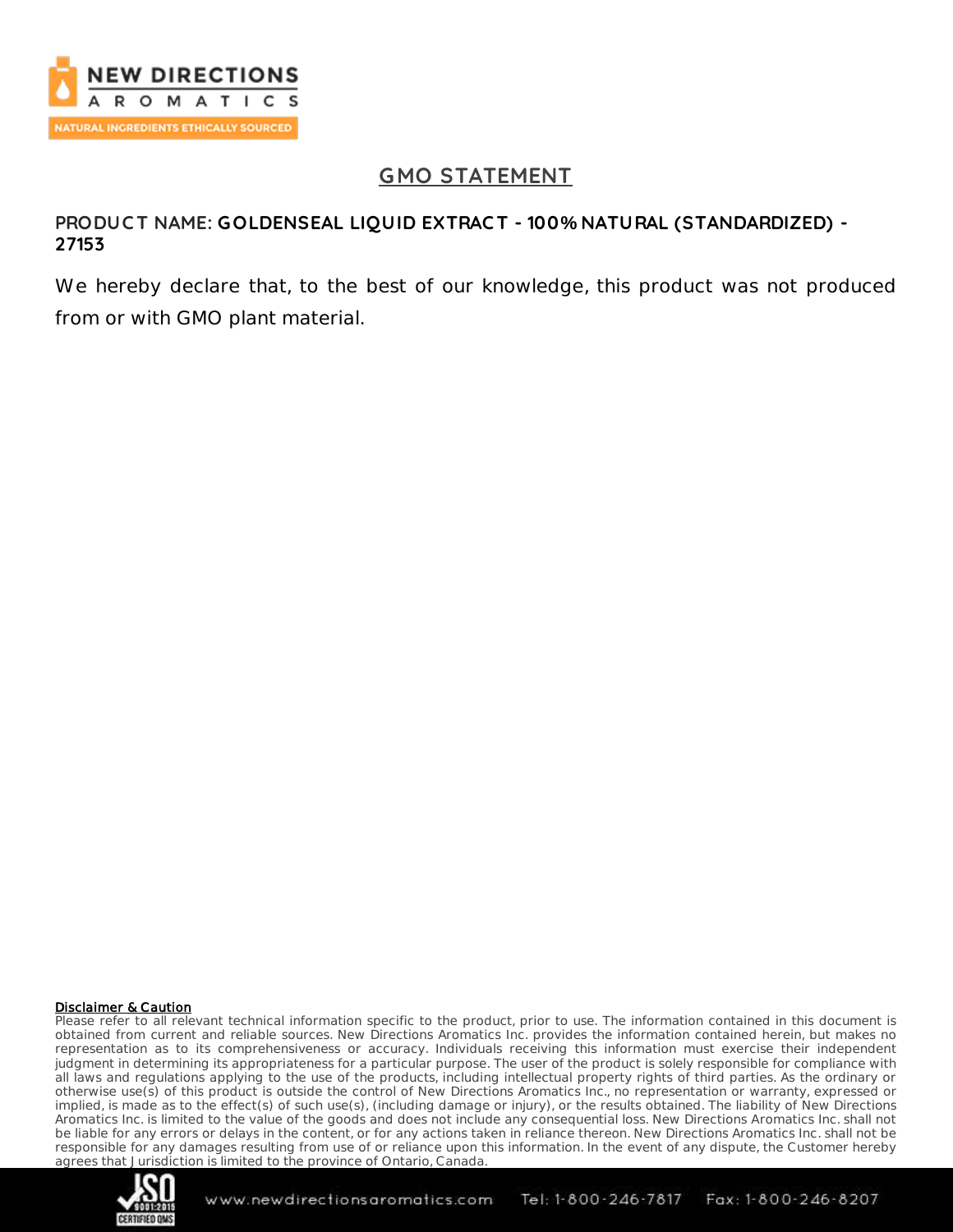

## **NATURAL STATEMENT**

### **PRODUC T NAME: GOLDENSEAL LIQUID EXTRAC T - 100% NATURAL (STANDARDIZED) - 27153**

We hereby declare that, to the best of our knowledge, this product is 100% natural.

#### Disclaimer & Caution

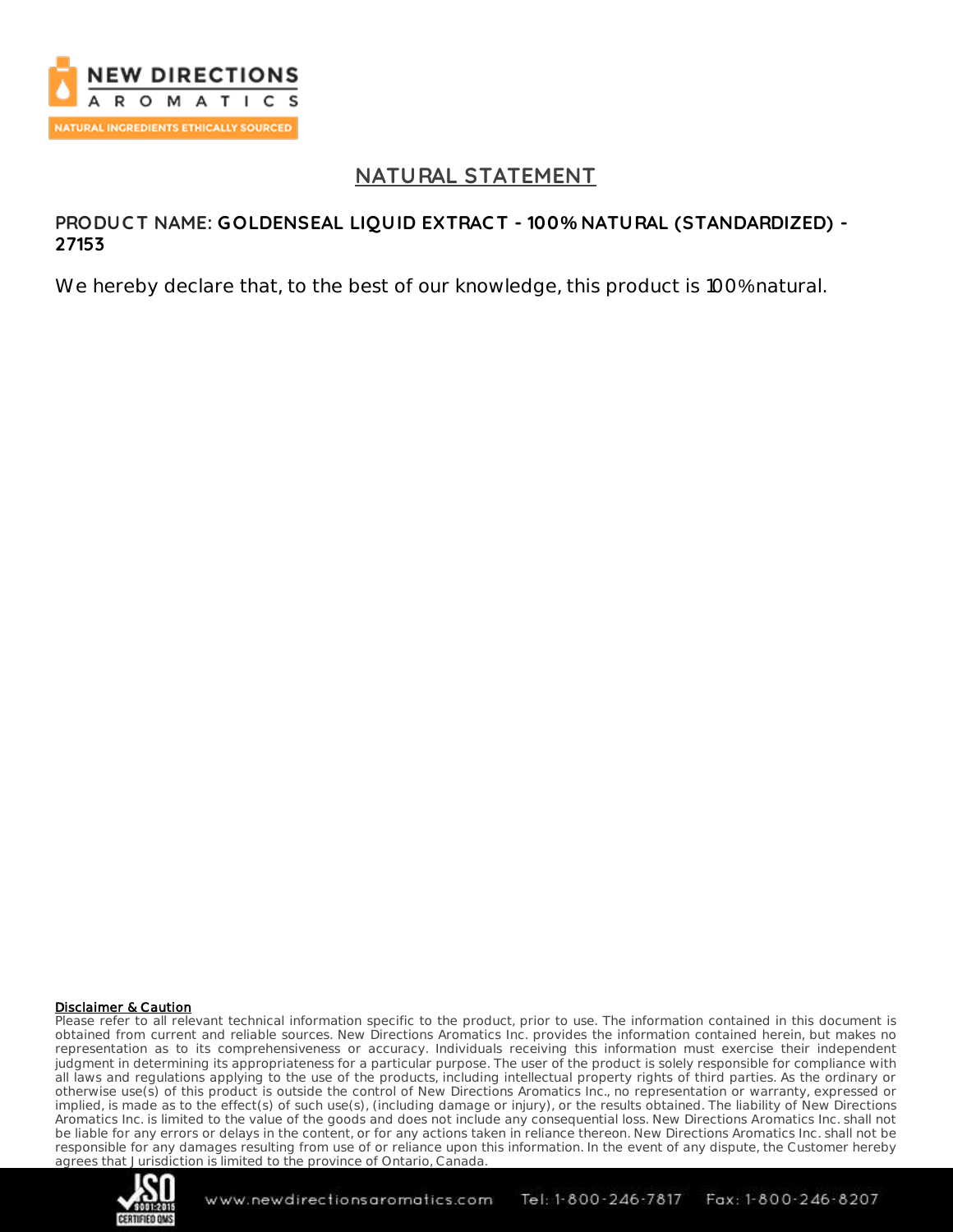

## **BY – PRODUC TS & IMPURITIES STATEMENT**

## **PRODUC T NAME: GOLDENSEAL LIQUID EXTRAC T - 100% NATURAL (STANDARDIZED) - 27153**

We hereby declare that, to the best of our knowledge, this product does not contain any of the following by products and/or Impurities:

- Parabens
- **Phthalates**
- Nanomaterial

#### Disclaimer & Caution

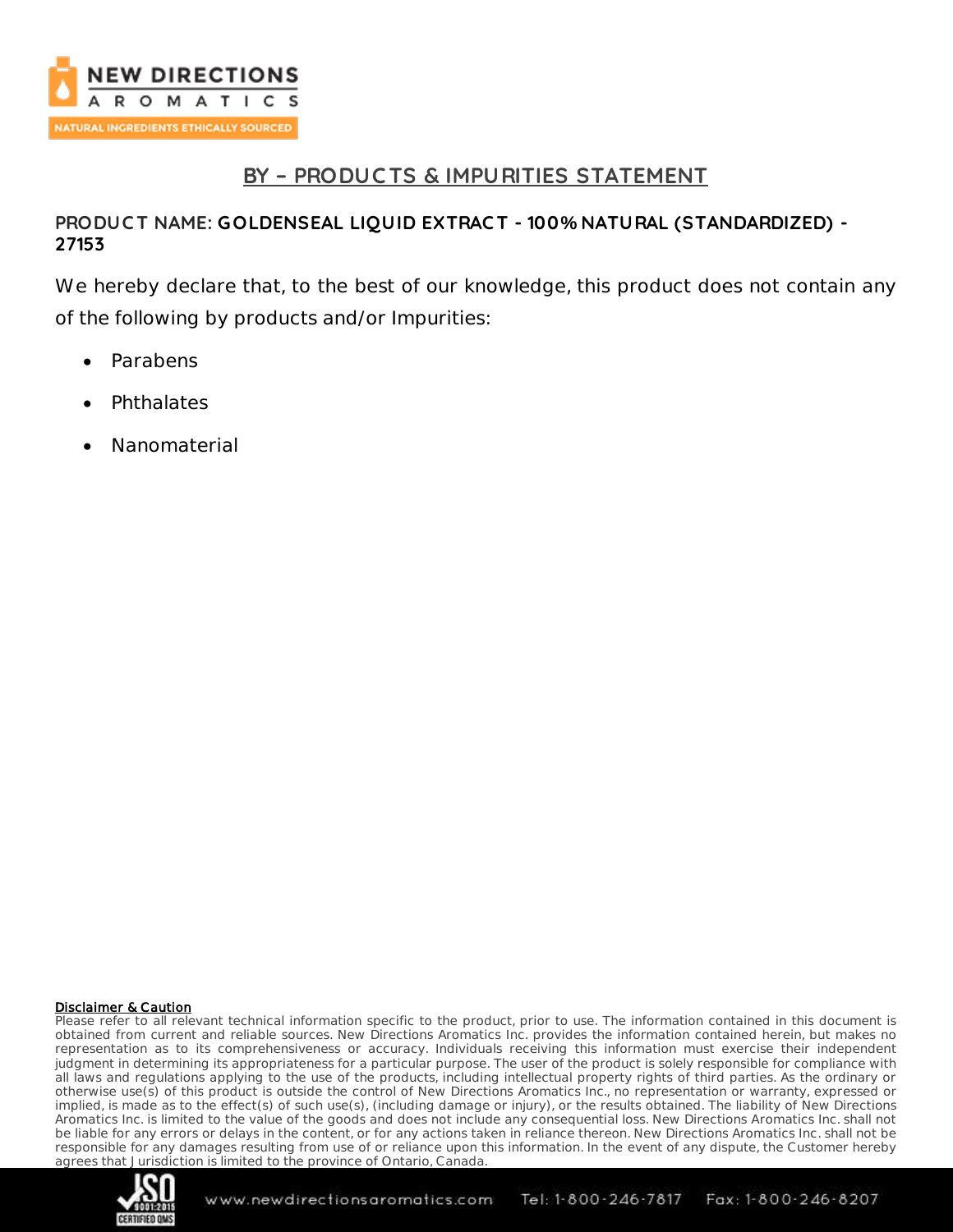

## **DEC LARATION OF BOVINE/TRANSFERABALE SPONGIFORM ENC EPHALOPATHY (BSE/TSE)**

## **PRODUC T NAME: GOLDENSEAL LIQUID EXTRAC T - 100% NATURAL (STANDARDIZED) - 27153**

We hereby declare that, to the best of our knowledge, this product was not made with, nor contains, any animal material or derivatives, and is free of BSE/TSE.

#### Disclaimer & Caution

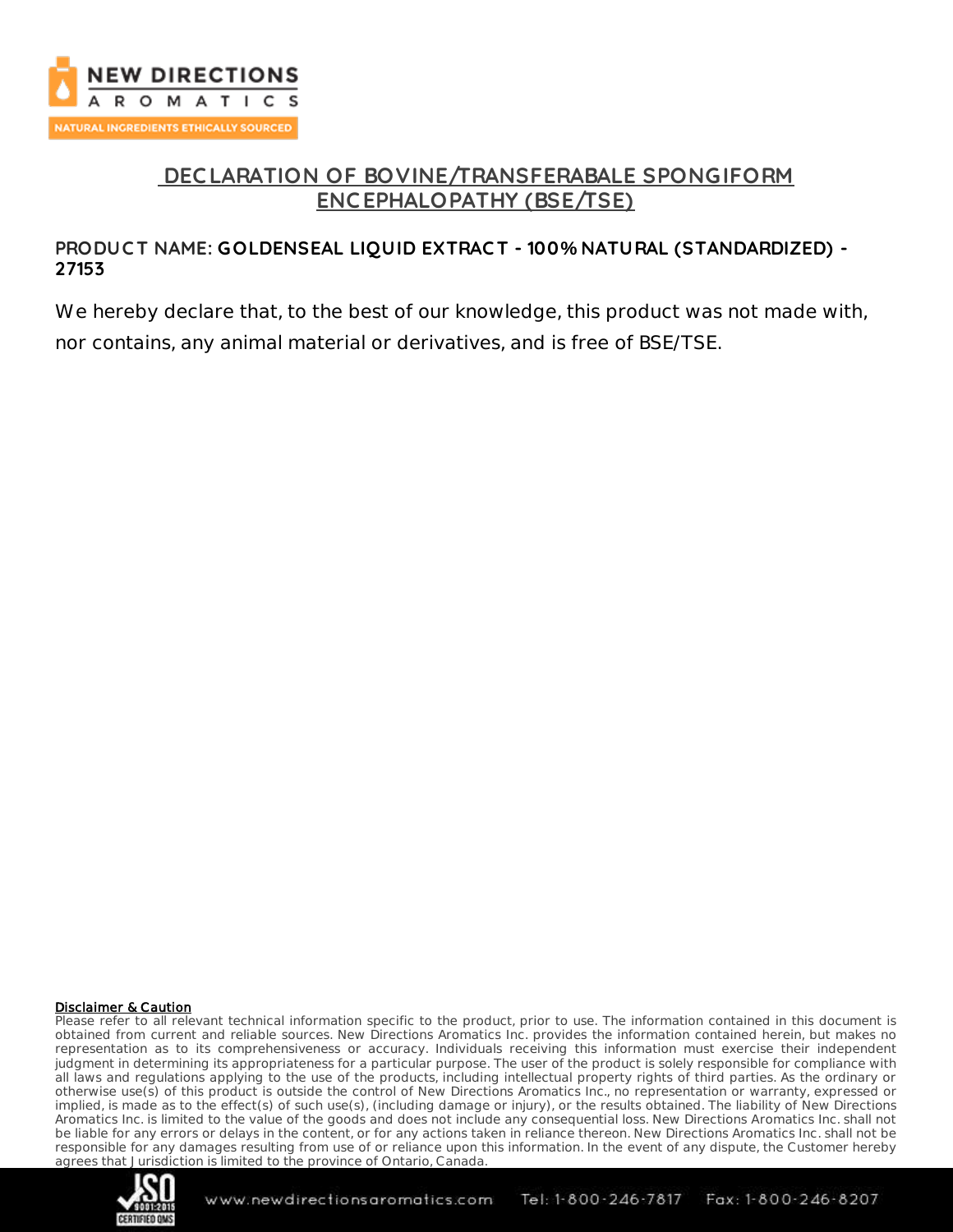

## **C RUELTY-FREE STATEMENT**

### **PRODUC T NAME: GOLDENSEAL LIQUID EXTRAC T - 100% NATURAL (STANDARDIZED) - 27153**

We hereby declare that, to the best of our knowledge, this product has not been tested on animals.

#### Disclaimer & Caution

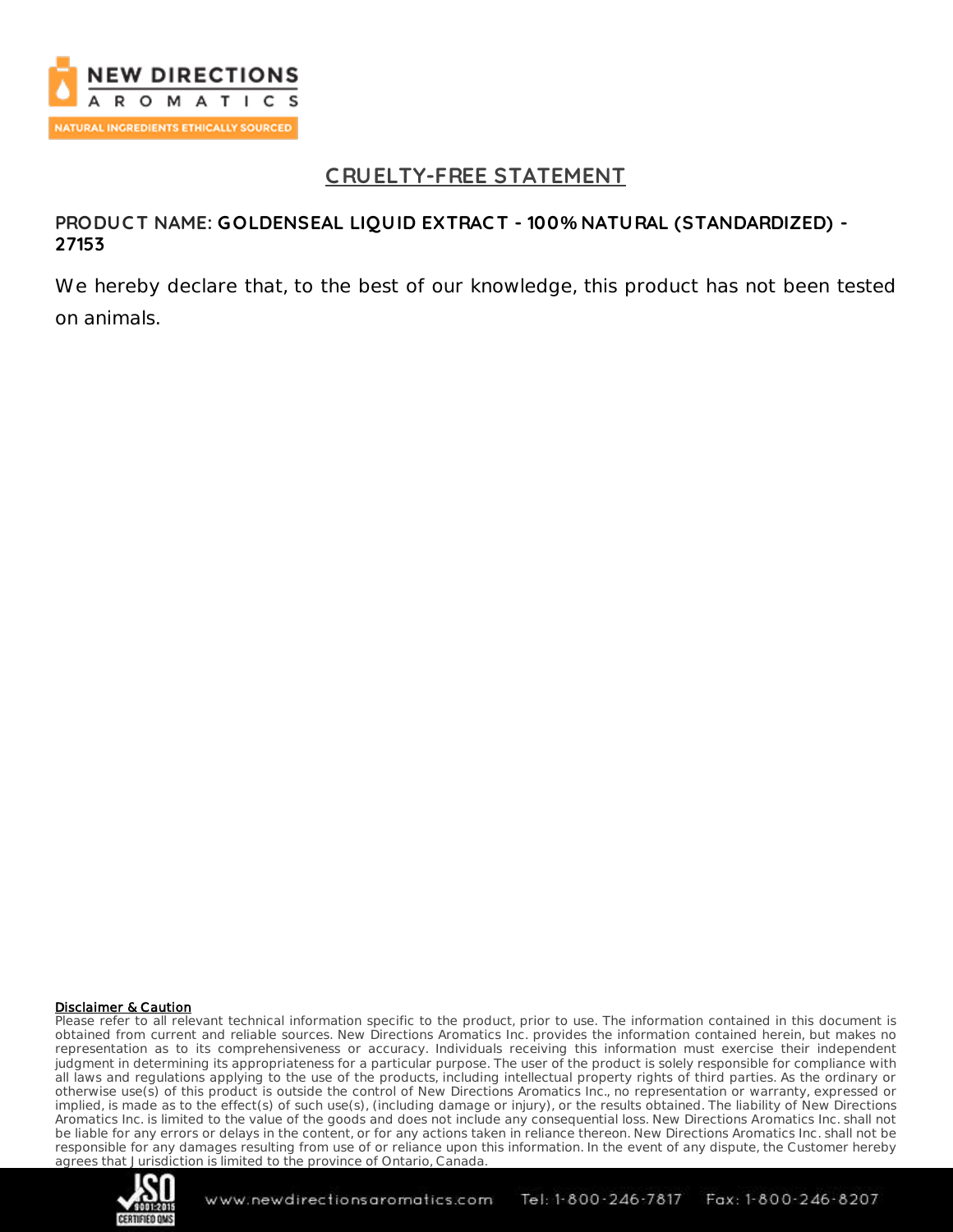

## **KOSHER STATEMENT**

### **PRODUC T NAME: GOLDENSEAL LIQUID EXTRAC T - 100% NATURAL (STANDARDIZED) - 27153**

We hereby confirm that, this product has been certified to Kosher Standards.

#### Disclaimer & Caution

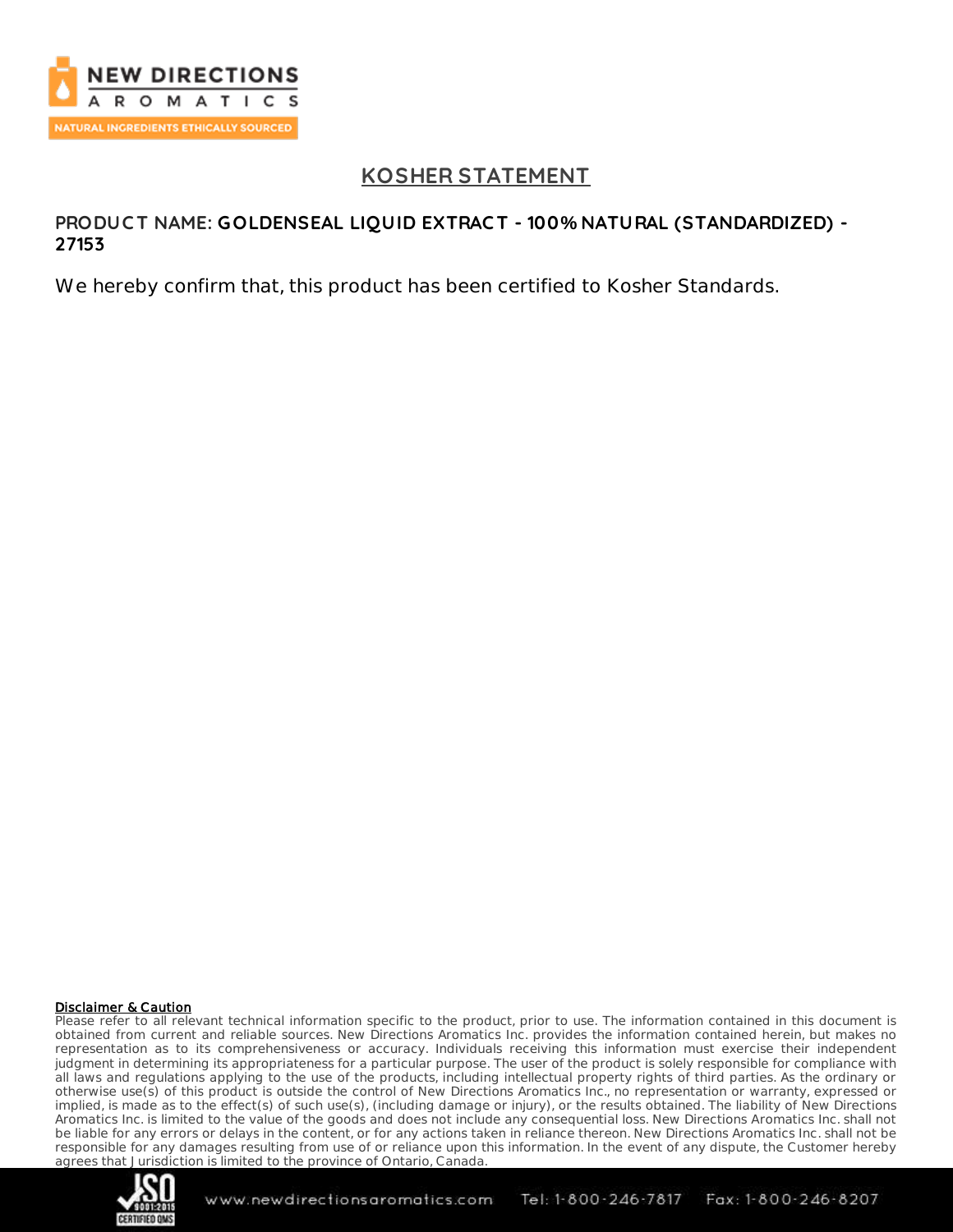

## **VEGAN STATEMENT**

### **PRODUC T NAME: GOLDENSEAL LIQUID EXTRAC T - 100% NATURAL (STANDARDIZED) - 27153**

We hereby confirm that, this product has been certified to Vegan Standards.

#### Disclaimer & Caution

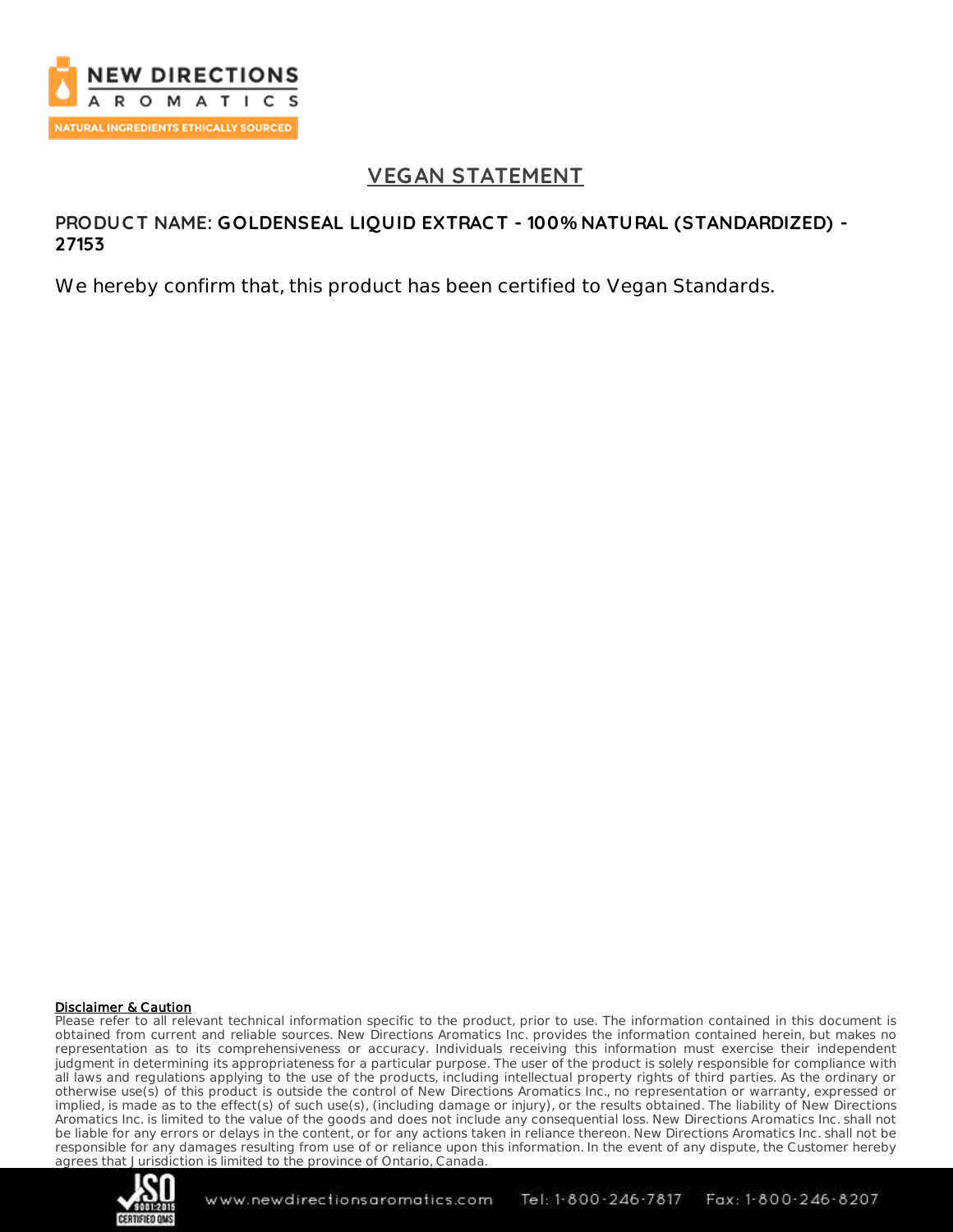

## **DEC LARATION OF CALIFORNIA PROPOSITION 65**

### **PRODUC T NAME: GOLDENSEAL LIQUID EXTRAC T - 100% NATURAL (STANDARDIZED) - 27153**

We hereby declare that, to the best of our knowledge, this product does not consist of any substance(s) which is listed under California Proposition 65 list.

#### Disclaimer & Caution